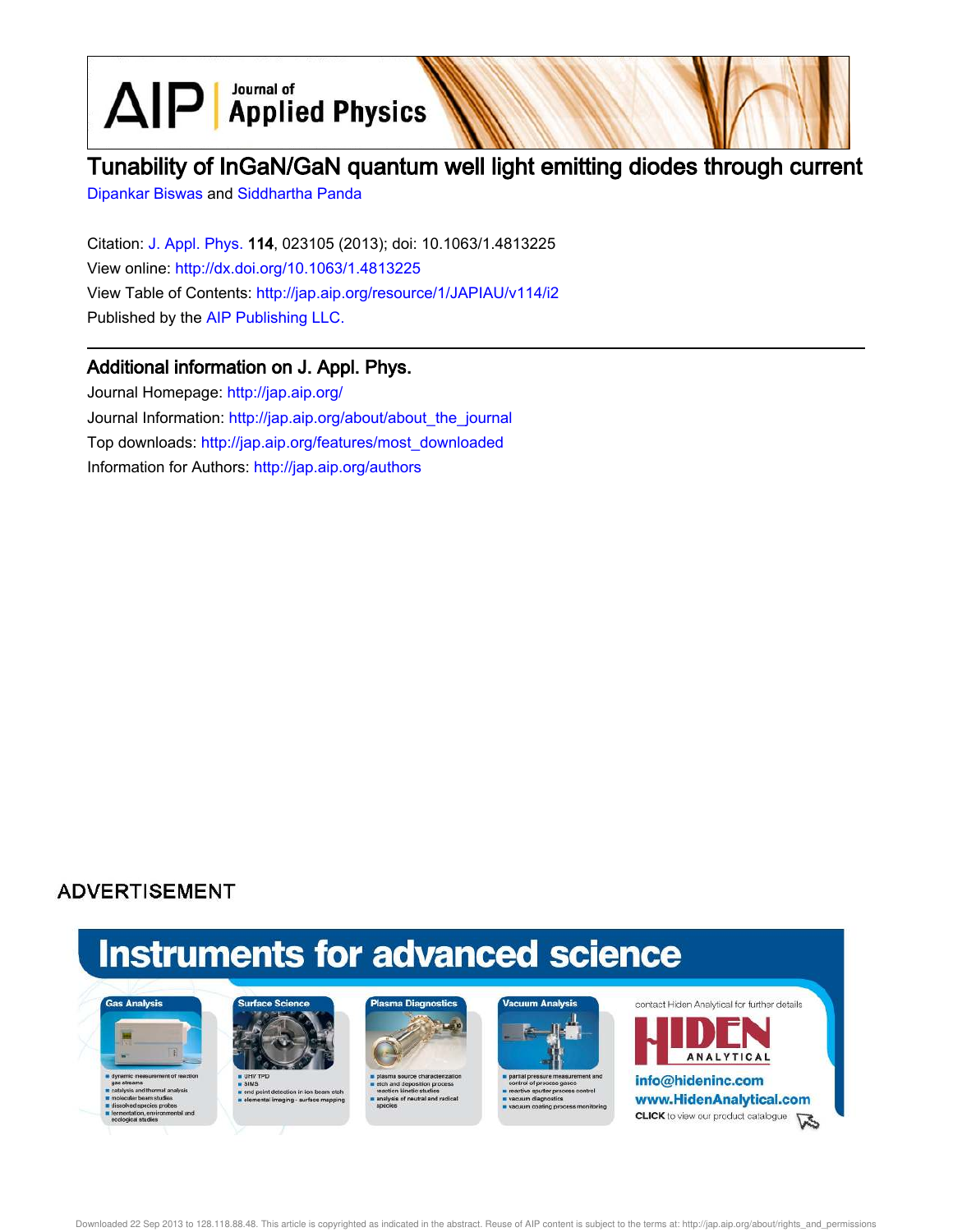

### Tunability of InGaN/GaN quantum well light emitting diodes through current

Dipankar Biswas<sup>a)</sup> and Siddhartha Panda

Institute of Radiophysics and Electronics, University of Calcutta, 92 A. P. C. Road, Kolkata 700009, India

(Received 24 April 2013; accepted 20 June 2013; published online 12 July 2013)

In the recent years, InGaN/GaN quantum well (QW) light emitting diodes (LEDs) have gathered much importance through the introduction of white LEDs and dual wavelength LEDs. However, the continuous tunability of InGaN/GaN QW LEDs has not been well addressed or discussed. In this paper, we introduce the tunability of an InGaN/GaN QW LED having a well width of 4 nm and In mole fraction of 0.3. The results, obtained from self-consistent solutions of the Schrödinger and Poisson equations, show that the transition energy of the LED may be continuously tuned by the device current. A prominent nonlinearity of the transition energy with the device current is generated, which should be of interest to the research workers in the field of optoelectronics. © 2013 AIP Publishing LLC. [http://dx.doi.org/10.1063/1.4813225]

#### I. INTRODUCTION

With major advances in material growth and device fabrication technology in the recent years, light emitting diodes (LEDs) and their applications are undergoing revolutionary changes. Very important light emitting active layers are the InGaN/GaN single or multiple quantum wells (QWs). They draw special attention because of their unique material characteristics and device performance.

Despite the large density of defects that exists in the InGaN material, $1/2$  it has a direct band gap from 3.4 to 0.7 eV (Refs. 3 and 4); and in the InGaN/GaN QWs, the radiative recombination efficiency is surprisingly high, LEDs can achieve an external efficiency as high as 20%.

Recently, white LEDs and dual wavelength LEDs have been proposed and reported.<sup>5-7</sup> These types of LEDs consist of a stack of InGaN/GaN QWs with designated emission wavelengths in different colour regions. The QWs with different emitting colours are grown sequentially where the different emission colours come from the InGaN/GaN QWs with different well and barrier widths and different In compositions.

A number of research works have been carried out to improve the performance of the LED analyzing the carrier transport mechanism in detail, $8-14$  but the tunability of the emission wavelength has not been well-addressed in literature. In this paper, we propose a continuously tunable LED. We have analyzed in detail InGaN/GaN QW LEDs using the Schrödinger and Poisson equations. From the result, it is seen that the transition energy in certain QW LEDs has a strong dependence on the bias current.

#### II. THEORETICAL DETAILS

For simulations, we consider a simple GaN pn junction diode structure consisting of an InGaN single QW at the junction. The mole fraction of In and the width of the well are considered to be 0.3 and 4 nm, respectively, which are commonly used values for In rich QW devices. The n-type

The polarization in GaN and  $In_xGa_{1-x}N$  is calculated from the empirical relations, developed by Fiorentini  $et al.<sup>17</sup>$  It is found that the change of polarization across the GaN/In<sub>0.3</sub>Ga<sub>0.7</sub> N interface is 0.0534 C/m<sup>2</sup>, which corresponds to an electrostatic field of 5.21 MV/cm.

The current density through the structure is obtained from the relation $18,19$ 

$$
J = qd(U_{SHR} + U_{b-b} + U_A),
$$
 (1)

where  $U_{SHR}$  is the Shockley-Hall-Read (SHR) recombination rate,  $U_{b-b}$  is the band to band or radiative recombination rate,  $U_A$  is the Auger recombination rate,  $d$  is the width of the QW, and  $q$  is the electronic charge. Using the detailed calculation in Ref. 18,  $U_{b-b}$  and  $U_A$  are approximated for high level injection as

$$
U_{b-b} = R_{sp}np \tag{2}
$$

and

$$
U_A = \frac{1}{2} C_a np(n+p),\tag{3}
$$

where  $R_{sp}$  is the radiative recombination coefficient,  $C_a$  is the Auger recombination coefficient,  $n$  is the electron concentration in the conduction band edge, and  $p$  is the hole concentration in the valance band edge. It is observed that even in high level injection the difference between  $n$  and  $p$  is not negligible a)Electronic mail: diiibiswas@yahoo.co.in so we use both the terms instead of the more simple relation

0021-8979/2013/114(2)/023105/3/\$30.00 114, 023105-1 CDD 114, 023105-1 CDD 2013 AIP Publishing LLC

and p-type doping concentrations in the GaN barriers are kept as  $5 \times 10^{18}$  cm<sup>-3</sup>. The electron and hole concentrations in the QW layer for a forward bias and the corresponding interband transition energies are computed by solving the Schrödinger and Poisson equations self-consistently using finite difference method.<sup>15</sup> To calculate the carrier density, the partial ionization of the impurities is taken into account. The ionization energy of donor and acceptors is considered to be 30 meV and 200 meV, respectively.<sup>16</sup> For any external bias, the energy of the hole quasi-Fermi level is considered as the reference level with zero value.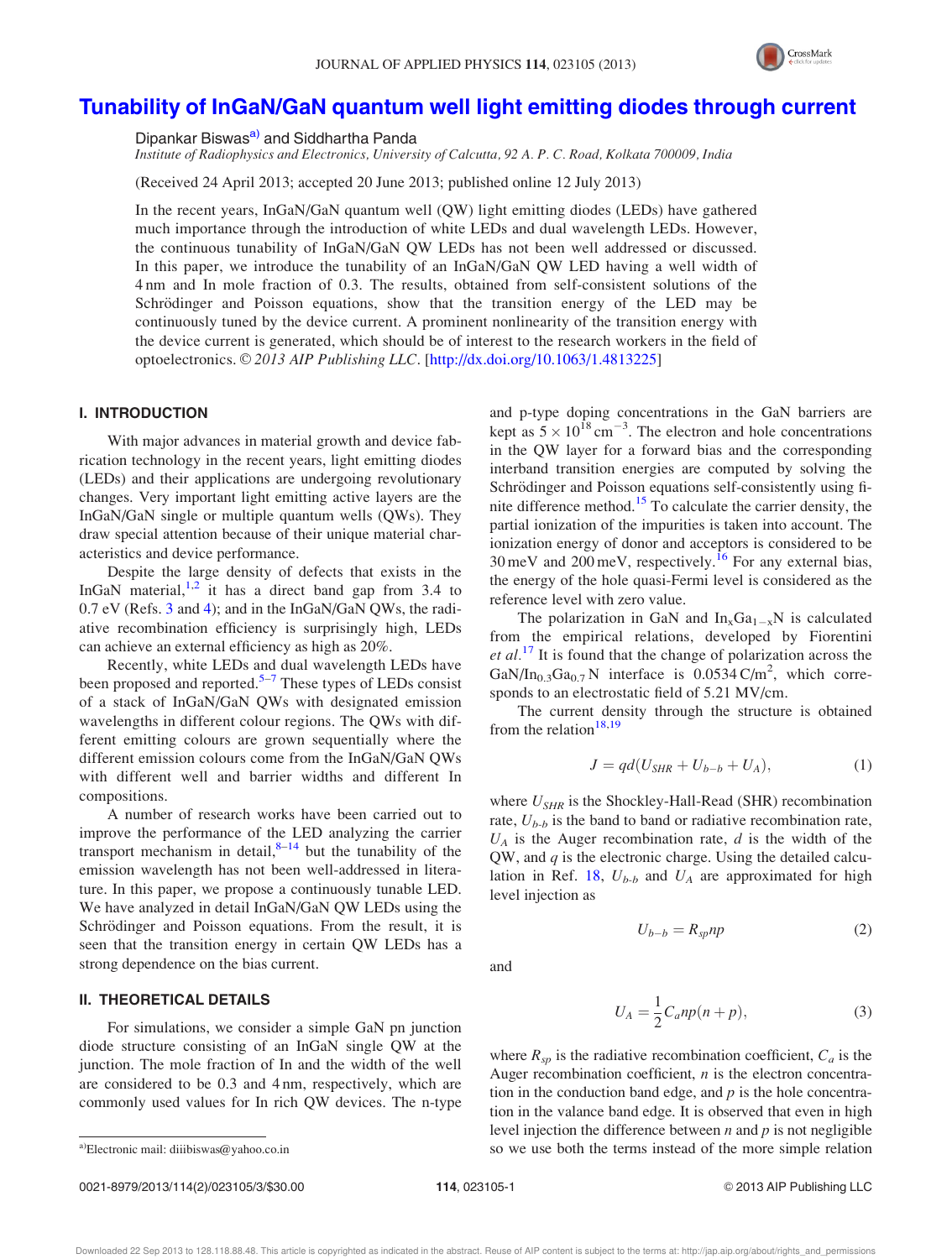TABLE I. Parameters used in the simulation.  $P^{pz}$ ,  $P^{sp}$ , and b are the piezoelectric polarization, spontaneous polarization, and band gap bowing parameter, respectively. V. law stands for Vegard's law.

| Parameter                                                | GaN            | InN              | $In_0$ 3Ga <sub>0.7</sub> N |
|----------------------------------------------------------|----------------|------------------|-----------------------------|
| T(K)                                                     |                | 300              |                             |
| $P^{pz}$ (C/m <sup>2</sup> ) <sup>a</sup>                |                |                  | 0.0479                      |
| $P^{sp}$ $(C/m^2)^a$                                     | $-0.034$       |                  | $-0.0284$                   |
| $h^{\rm b}$                                              |                |                  | 1.4                         |
| $E_g$ (eV)                                               | $3.43^{\circ}$ | 0.7 <sup>d</sup> | 2.317                       |
| $\varepsilon(\varepsilon_0)^b$                           | 10.28          | 14.61            | V. law                      |
| $M^*_{e}(m_0)^{\mathbf{b}}$                              | 0.2            | 0.07             | V. law                      |
| $m^*_{hh} (m_0)^b$                                       | 1.02           | 1.25             | V. law                      |
| $\Delta E_c$ : $\Delta E_v$ <sup>e</sup>                 |                |                  | 68:32                       |
| $R_{sp}$ (cm <sup>3</sup> s <sup>-1</sup> ) <sup>f</sup> |                |                  | $2 \times 10^{-11}$         |
| $C_a$ (cm <sup>6</sup> s <sup>-1</sup> ) <sup>f</sup>    |                |                  | $1.5 \times 10^{-30}$       |
| $A_{nr} (s^{-1})^f$                                      |                |                  | $10^{7}$                    |

<sup>a</sup>Reference 17.

**b**Reference 20.

<sup>c</sup>Reference 3.

<sup>d</sup>Reference 4.

<sup>e</sup>Reference 21.

fReferences 19 and 22.

as used in Ref. 19. In our calculations,  $U_{SHR}$  is simply approximated as

$$
U_{SHR} = A_{nr} n, \tag{4}
$$

where  $A_{nr}$  is the SHR coefficient. The parameters, used in the calculations, are given in Table I.

#### III. RESULTS AND DISCUSSION

Fig. 1 shows the variation of the lowest interband transition energy with the change in the current density as obtained from the self-consistent calculations. It is seen that the transition energy increases monotonically with the current density. The change in the transition energy is nearly 9.8% in the range from  $10 \text{ A/cm}^2$  to  $1000 \text{ A/cm}^2$ . If current pulses are used, the current density can be further increased and the LED may be tuned to much higher energy.

The field distribution in the structure for three different current densities is shown in Fig. 2. The electric field consists of three components, the pn junction field  $(F_{pn})$ , the field due



FIG. 1. Transition energy as a function of current density.



FIG. 2. Field distribution in and around the QW for different current densities.

to excess carriers ( $F_{ex}$ ), and the polarization field ( $F_p$ ).  $F_{pn}$ arises from the space charges in the depletion region and  $F_{ex}$ is the contribution of the injected carriers in the QW. Both  $F_{pn}$  and  $F_{ex}$  have direction opposite to  $F_p$ . Initially without any external bias  $F_{ex}$  is zero and  $F_p$  is screened by  $F_{pn}$ . With increase of the forward current on application of a forward bias, the magnitude of  $F_{pn}$  reduces due to the narrowing of the depletion region, whereas the magnitude of  $F_{ex}$  is enhanced because of the increment in the injection of carriers into the QW. In the present case, the change of  $F_{ex}$  is greater than the change of  $F_{pn}$ . This results in a monotonic screening of  $F_p$  with the operating current. Hence the quantum confined Stark effect (QCSE) reduces gradually and the transition energy increases monotonically.

The band profile in the InGaN/GaN QW in the LED is shown in Fig. 3. The typical bending due to the built in polarization field is depicted. With increase in the operating current, the bending decreases resulting in a monotonic and



FIG. 3. Conduction and valance band for different current densities. Inset shows different bending of the conduction band QW.